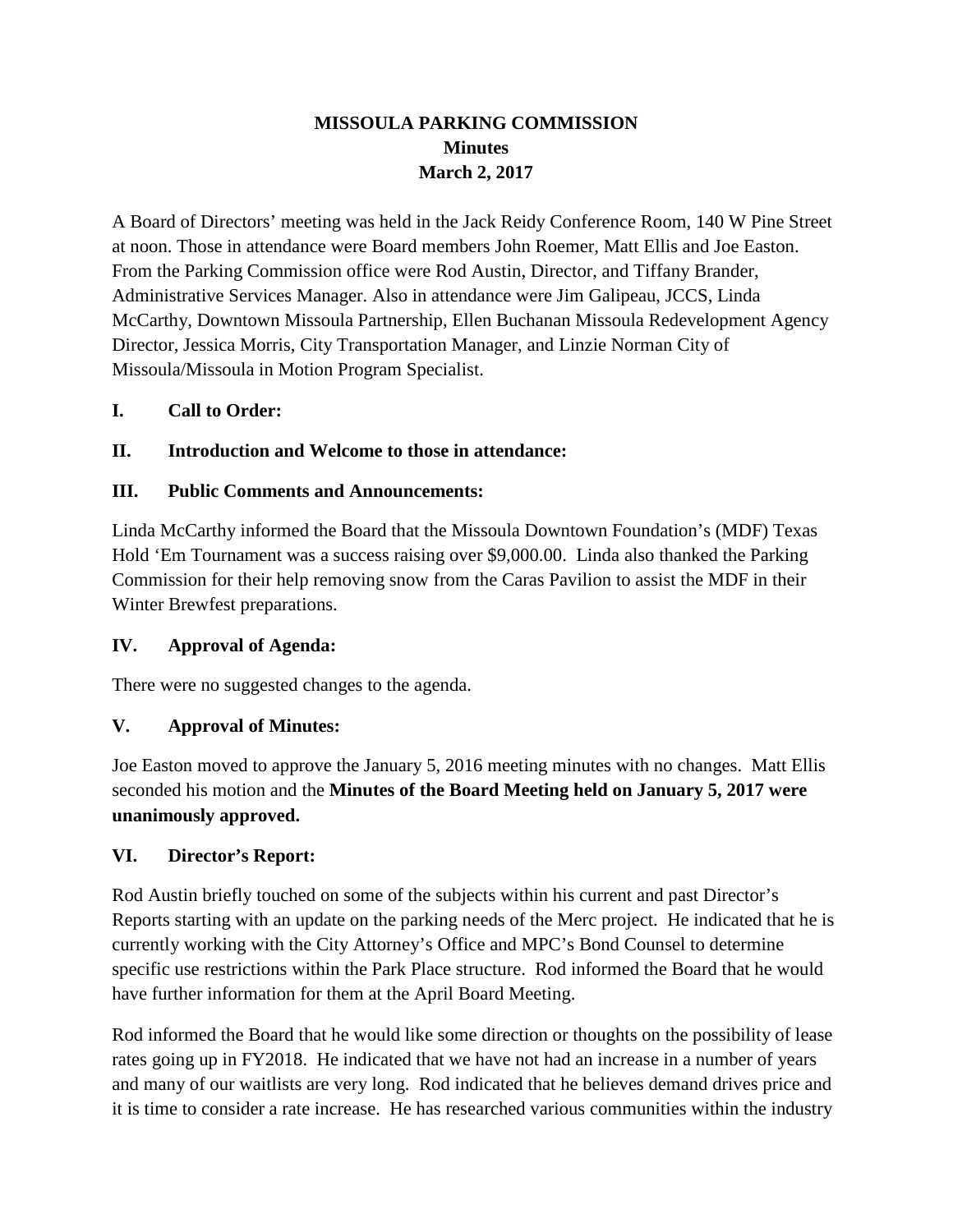and has found that they tend to set their prices in an effort to eliminate waitlists with the belief that if there is a waitlist for an area, the prices aren't high enough. Matt Ellis stated that he doesn't oppose an increase but would like to see waitlist information first. John Roemer stated that he would like to possibly see any rate increases develop incrementally, with a \$5 increase every six months instead of \$10 at a time which may be more shocking. Joe Easton asked Linda McCarthy what the opinion of the Downtown Association would be to which Linda indicated that she believes there would need to be ample notice provided if the Board were to decide to increase rates. Ellen Buchanan stated that she would see the increase as a cost of business increase as it has been five years since the last increases were done. Rod stated that he felt the rate increases would help in building our reserves which would in turn allow for future projects. Joe Easton suggested that Rod provide the board with supply and demand information, waitlist information and revenue projections in order to explore the idea further. He would discourage the inclusion of anything regarding the relationship between Transportation Demand Management (TDM) & lease rates as he does not see a direct correlation between the two. Linda McCarthy suggested that the Parking Commission use the rollout new rates as an opportunity to provide additional information on TDM within the Downtown area.

#### **VII. Financial Statement:**

Jim Galipeau provided the Board with a draft of dashboard options which included MPC financials through 12/31/16 and requested feedback from the Board on what they would like to see. After reviewing the information, Matt Ellis requested an addition of the MPC budget to the columns on Budget of Case & Investments page. He indicated that YTD would be preferable instead of monthly. Joe Easton agreed with Matt and would like to add % of Budget or Budget to Actual and the previous 12 months so he can also monitor growth or retraction compared to a year ago YTD. Rod Austin requested that JCCS add a lease revenue chart to the Analysis of YTD revenue and expenses.

After discussion of the dashboard, Jim addressed the FY16 Audit findings with the Board. He explained that the City and MPC had a finding this year and the auditors will be present at the next Board meeting to discuss the findings further. Jim indicated that essentially, every year the auditors identify a few weaknesses and there are always things that will have to change; however, this year there were a couple of extra things that came up that had an effect on the audit. Jim stated the issue is that the City & JCCS do not have an adequate closing process to which Jim agrees with although, he doesn't know how JCCS can get any information from the City faster. The finding reflects as an internal control weakness but isn't something JCCS has control over. The Board asked Ellen Buchanan what MRA does in order to avoid Audit findings such as these. Ellen stated that the MRA insists that the City's audit be completed before theirs is done so there aren't any changes that have to be made within their process. Additionally, Ellen stated that the MRA hires a private consulting auditor the review financial information on the front end before the actual audit has started in an effort to remedy any possibly issues as a pre-audit precaution.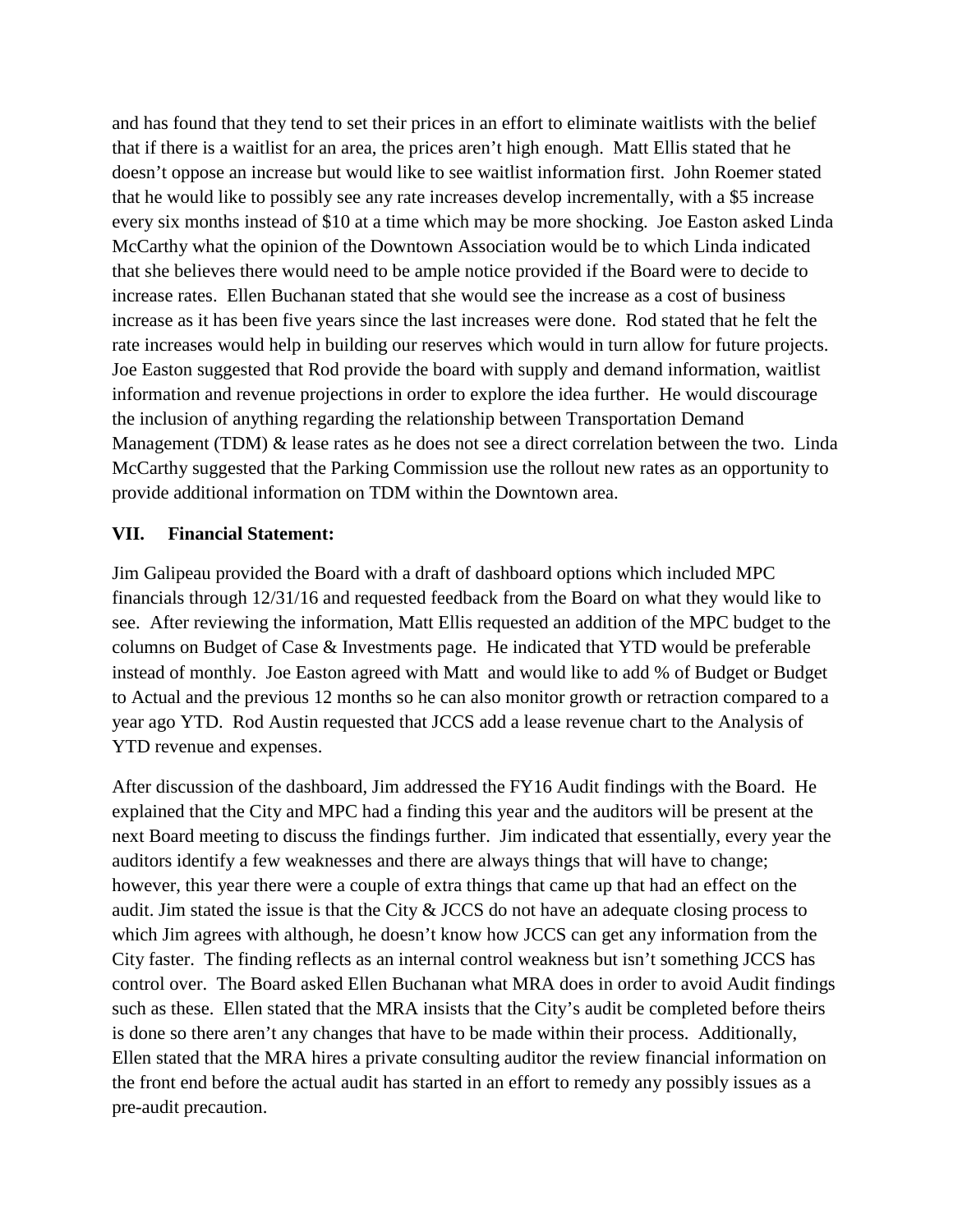# **VIII. Communications and Presentations:**

Missoula In Motion-Funding request – Jessica Morris & Linzie Norman

Linzie provided a quick overview of Missoula in Motion to the Board and described some upcoming projects they are working on. Linzie described a project they hope to implement in May which is a Community  $&$  Employer mobility tool that will have interactive trip planning, with health benefits, costs, time to get there, etc.; car pool matching features; a connection with Vanpool; workplace network & subnetworks for setting up programs within individual businesses; and an interactive map with parking garages.

Jessica and Linzie informed the Board that they are requesting to continue an MPC funding match of \$8,000.00 for FY18 as well as for FY19. Contributions from the Parking Commission, The City of Missoula, Missoula County, ASUM and Mountain Line all assist Missoula in Motion in achieving their funding goals. Joe Easton indicated that he would be in favor of MPC funding because it is an alternative program to parking, the dollar amount is reasonable and it is a match program. **Joe Easton moved to approve Missoula in Motion's request to provide matching funds in the amount of \$8,000.00 for FY18. Matt Ellis seconded the motion and the request was unanimously approved.**

### **IX. Action Items: None**

### **X. Non-Action Items:**

- A. New Business: None
- B. Old Business:
- 1. Pay-by-Phone update

Tiffany Brander provided an update to the Board on the rollout of the Passport Parking App and passed around the media coverage surrounding the rollout. She indicated that the rollout occurred without any issues and MPC is already seeing an increase in parkers using the App. Matt Ellis indicated that he would like to see staff get more information out on zone information.

2. Recap of Dennis Burns' visit

Rod Austin informed the Board that the visit with Dennis Burns of Kimley Horn was a productive session where a lot of ground was covered. Dennis visited with several groups during his visit, including City Council, representatives of the Brooks Street Corridor, the Hip Strip, and the Missoula Public Library. He left with the understanding that our highest priority is gate arm equipment and establishing a stakeholder committee.

3. Chuck Reedstrom, Kimley Horn-Gate access/On street LPR visit